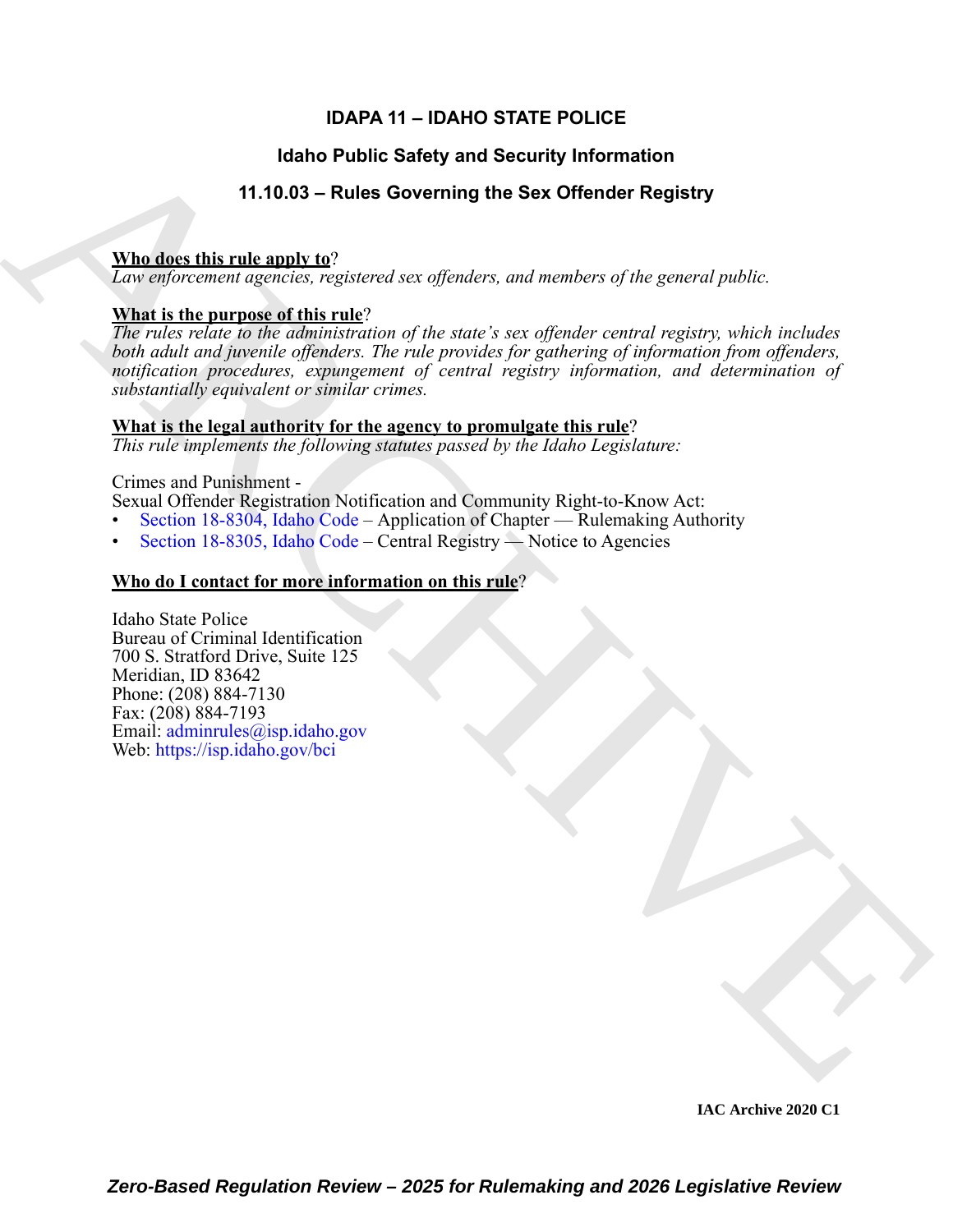# **Table of Contents**

# 11.10.03 - Rules Governing the Sex Offender Registry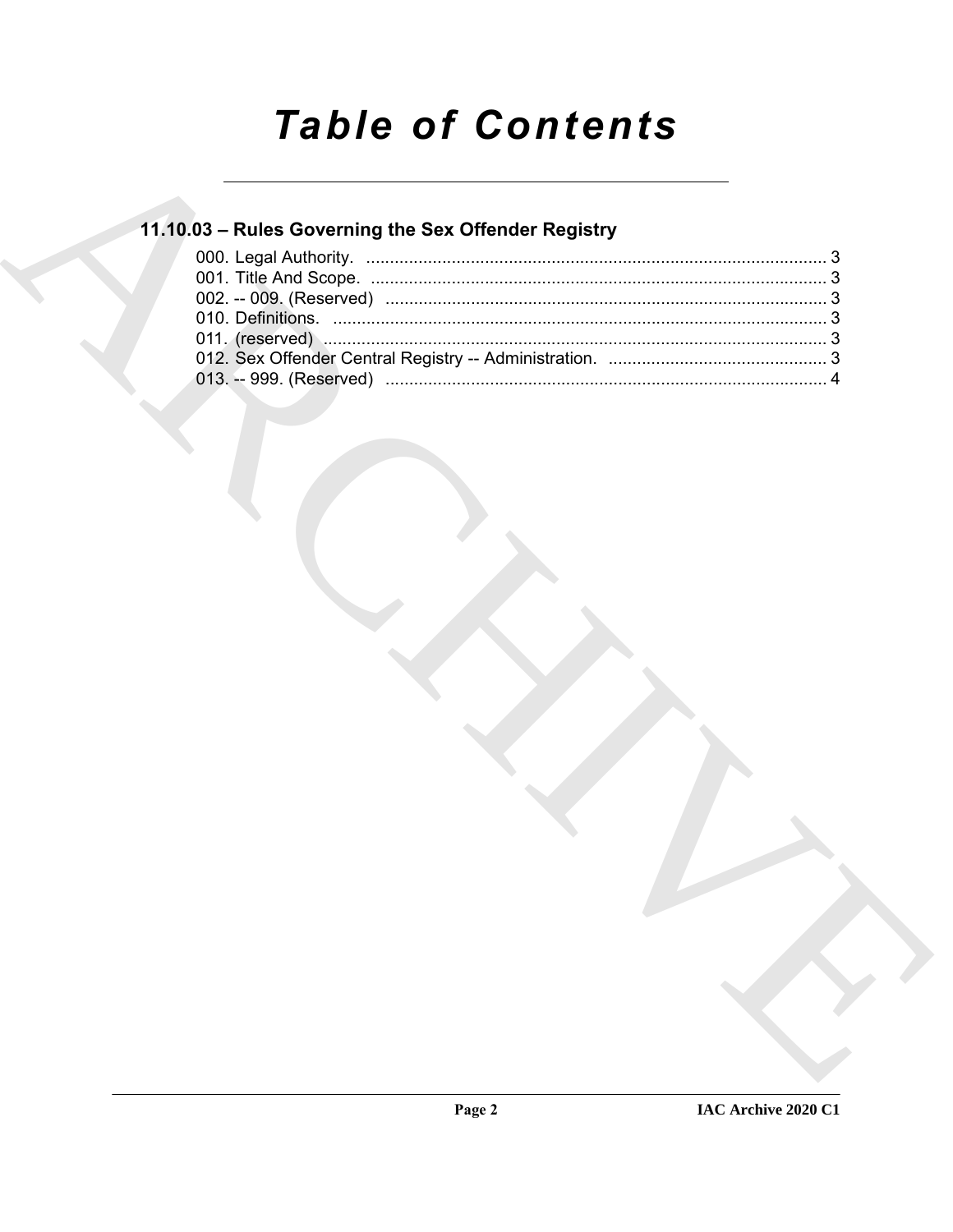#### **11.10.03 – RULES GOVERNING THE SEX OFFENDER REGISTRY**

#### <span id="page-2-11"></span><span id="page-2-1"></span><span id="page-2-0"></span>**000. LEGAL AUTHORITY.**

The Idaho State Police has authority to make rules to implement the sex offender central registry pursuant to Title 18, Chapter 83, Idaho Code, Sections 18-8301 through 18-8331. (3-29-12)

#### <span id="page-2-17"></span><span id="page-2-2"></span>**001. TITLE AND SCOPE.**

These rules are titled IDAPA 11.10.03, "Rules Governing the Sex Offender Registry." The rules relate to the administration of the state's sex offender central registry, which includes both adult and juvenile offenders. (3-18-99)

#### <span id="page-2-3"></span>**002. -- 009. (RESERVED)**

#### <span id="page-2-7"></span><span id="page-2-4"></span>**010. DEFINITIONS.**

The terms defined in Section 67-3001, Idaho Code, will have the same meaning in these rules. In addition, the following terms have the meanings set forth below: following terms have the meanings set forth below:

<span id="page-2-8"></span>**Central Registry.** The state-level records system containing information, photographs and fingerprints relating to persons required to register as a sex offender under Title 18, Chapters 83 and 84, Idaho Code.  $(3-20-20)$ 

**02. Substantially Equivalent**. Any sex offense related crime, regardless of whether a felony or misdemeanor, that consists of similar elements defined in Title 18 of the Idaho Criminal Code. It does not mean exactly the same, nor exactly identical to. (3-20-20)

<span id="page-2-13"></span><span id="page-2-12"></span><span id="page-2-10"></span><span id="page-2-9"></span>**03. Working Days**. Each day except Saturday, Sunday, or a legal state holiday. (3-20-20)

#### <span id="page-2-5"></span>**011. (RESERVED)**

#### <span id="page-2-6"></span>**012. SEX OFFENDER CENTRAL REGISTRY -- ADMINISTRATION.**

**01. Central Registry Established**. Pursuant to Title 18, Chapter 83, Idaho Code, the department establishes a sex offender central registry in the bureau of criminal identification. The bureau is responsible for administration of the central registry pursuant to the requirements set forth in Title 18, Chapters 83 and 84, Idaho Code and these rules. (3-18-99)

<span id="page-2-14"></span>**02. Forms**. The following forms and procedures will be used to provide notice to and collect information from persons required to register as a sex offender pursuant to Title 18, Chapters 83 and 84, Idaho Code. (3-29-12)

**a.** "Idaho Sex Offender Registry Form." This three (3) page form notifies an offender of register requirements and collects from an offender information required for registration or any change of address or status, as required by statute. (3-29-12)

**b.** "Idaho Sex Offender Registry Homeless - Location Verification Form." This one (1) page form is used during weekly reporting to collect from an offender the information required when the offender does not provide<br>a physical address at the time of registration. (3-29-12) a physical address at the time of registration.

#### <span id="page-2-16"></span>**03. Photographs and Fingerprints**. (3-20-20)

The loop  $X_1$  fields that the state is not the state interest in the state interest in the state is not the state in the state of the state is not the state in the state is not the state in the state is not the state in **a.** An offender's photograph will be in color. The sheriff will forward a copy of the photograph with tagging information so it may easily be located by registry staff in the department of transportation photo database. Photographs submitted to the central registry will be a copy of the new photographs taken at the time of each registration. From collected registration fees, the sheriff will pay to the state the cost of photography materials lawfully required by a state agency or department. (3-29-12)

**b.** The sheriff will also submit the required fingerprints and palmprints for each registrant, in a manner prescribed by the department, either by manual card or electronic submission each registration. (3-20-20)

<span id="page-2-15"></span>**04. Notification to Local Law Enforcement**. Lists of all offenders registered within a county are available on the sex offender registry web site. The bureau will notify the appropriate county law enforcement agency with jurisdiction any time the bureau becomes aware of a change of status or change of residence of a registered sex offender; and of a registered offender's intent to reside in an agency's jurisdiction. (3-20-20)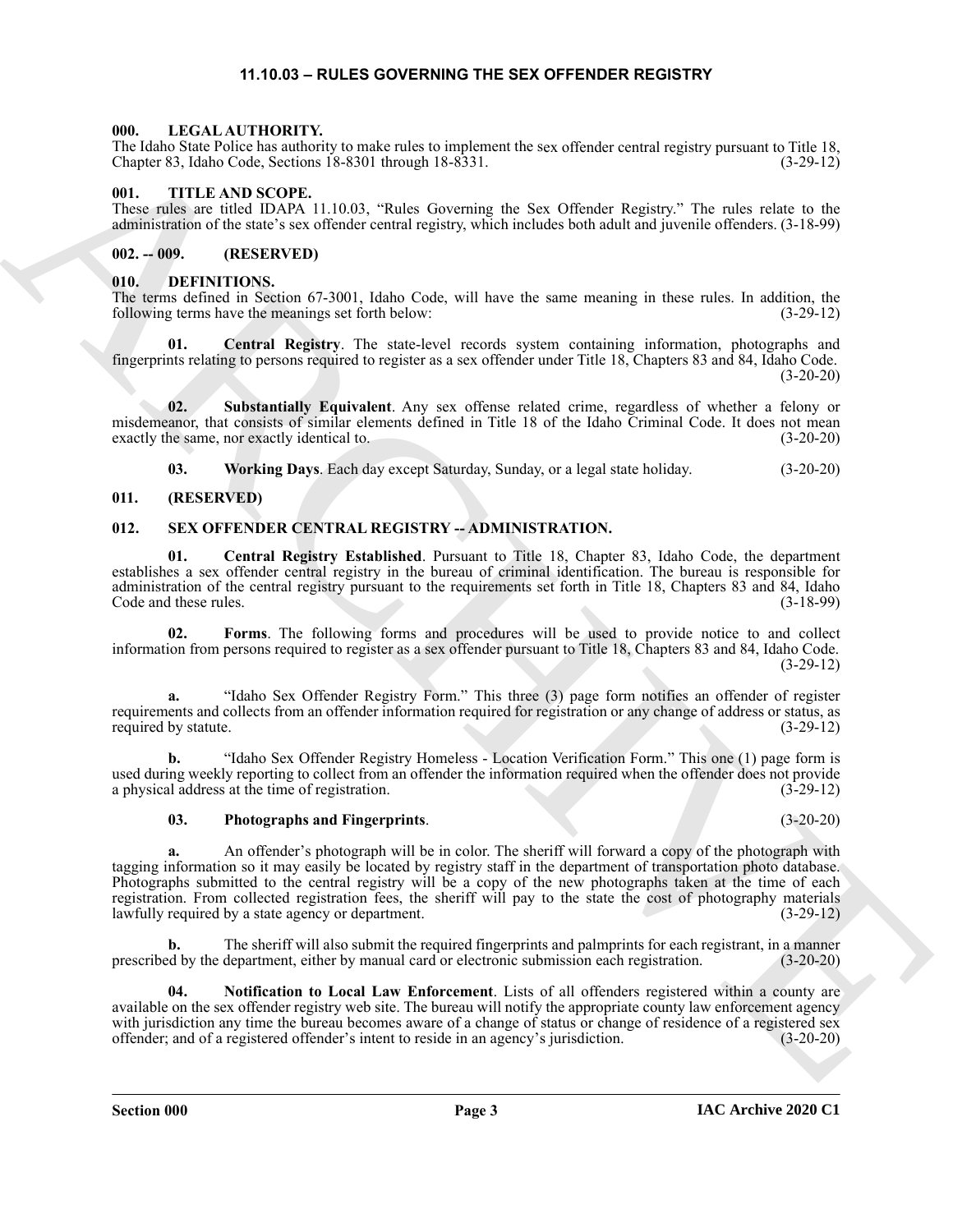**05. Notification to Other Jurisdictions**. Within one (1) working day of receiving notification that a registered sex offender is moving to another jurisdiction, the bureau will notify the receiving jurisdiction's designated sex offender registration agency of the move by mail or electronic means. (3-29-12)

#### <span id="page-3-3"></span><span id="page-3-2"></span>**06. Expungement of Central Registry Information**. (3-18-99)

**a.** Upon receipt of a certified copy of a death certificate recording the death of a person registered with the central registry, the bureau will expunge all records concerning the person from the central registry.

(3-18-99)

**Example Below Control and the state of the state of the Context properties of the Control and Section 2018.**<br>
Archives the state of the state of the state of the state of the state of the state of the state of the state **b.** Upon receipt of a duly attested copy of a pardon issued by the governor of the jurisdiction where the conviction was entered and then reported to the central registry, the bureau will expunge all records concerning the conviction from the central registry. If the pardoned person has no other conviction requiring registration, the bureau will expunge all references concerning the person from the central registry. (3-29-12)

Upon receipt of a duly attested document from a court clerk that a conviction previously reported to the central registry has been reversed by the court of conviction, the bureau will expunge all records concerning the conviction from the central registry, provided that the person has no other conviction requiring registration.(3-29-12)

Expungement of a record will not occur in cases where a court has ordered a dismissal for a (3-29-12) withheld judgment.

**d.** Pursuant to Section 18-8310(5), Idaho Code, if a person is exempted from the registration requirement by court order, the bureau will expunge all records and references concerning the offender from the central registry. (3-29-12)

#### <span id="page-3-1"></span>**07. Determination of Substantially Equivalent or Similar Crime**. (3-29-12)

**a.** A person convicted of a sex offense in another jurisdiction and who moves to, works in, or becomes a student in Idaho may be required to register as a sex offender in Idaho pursuant to Title 18, Chapters 83 or 84, Idaho Code. (3-25-16)

**b.** The bureau shall determine if a person's out-of-jurisdiction conviction is substantially equivalent or similar to an Idaho sex related offense, as defined by Idaho's Criminal Code, for the purposes of requiring a person to register in Idaho. (3-29-12) register in Idaho.

**c.** The bureau may make all substantially equivalent determinations using the police report (of the incident related to the sex offense), indictment or information or other lawful charging document, judgment or order (of sex offense conviction), psychosexual evaluation report, and order of probation. (3-20-20)

**d.** If a person seeks a substantially equivalent determination by the bureau before moving to, working in, or becoming a student in Idaho, that person shall provide a completed application and attach certified copies of all above-named documents to the bureau. (3-20-20)

**e.** The bureau shall issue a substantially equivalent determination within sixty (60) days upon receipt pleted application and the required documents. (3-25-16) of a completed application and the required documents.

**f.** The bureau's determination is a declaratory ruling as defined by Chapter 52, Title 67, Idaho Code.  $(3-25-16)$ 

**g.** Judicial review of the bureau's determination shall be made in accordance with Chapter 52, Title 67, Idaho Code. (3-25-16)

<span id="page-3-0"></span>**013. -- 999. (RESERVED)**